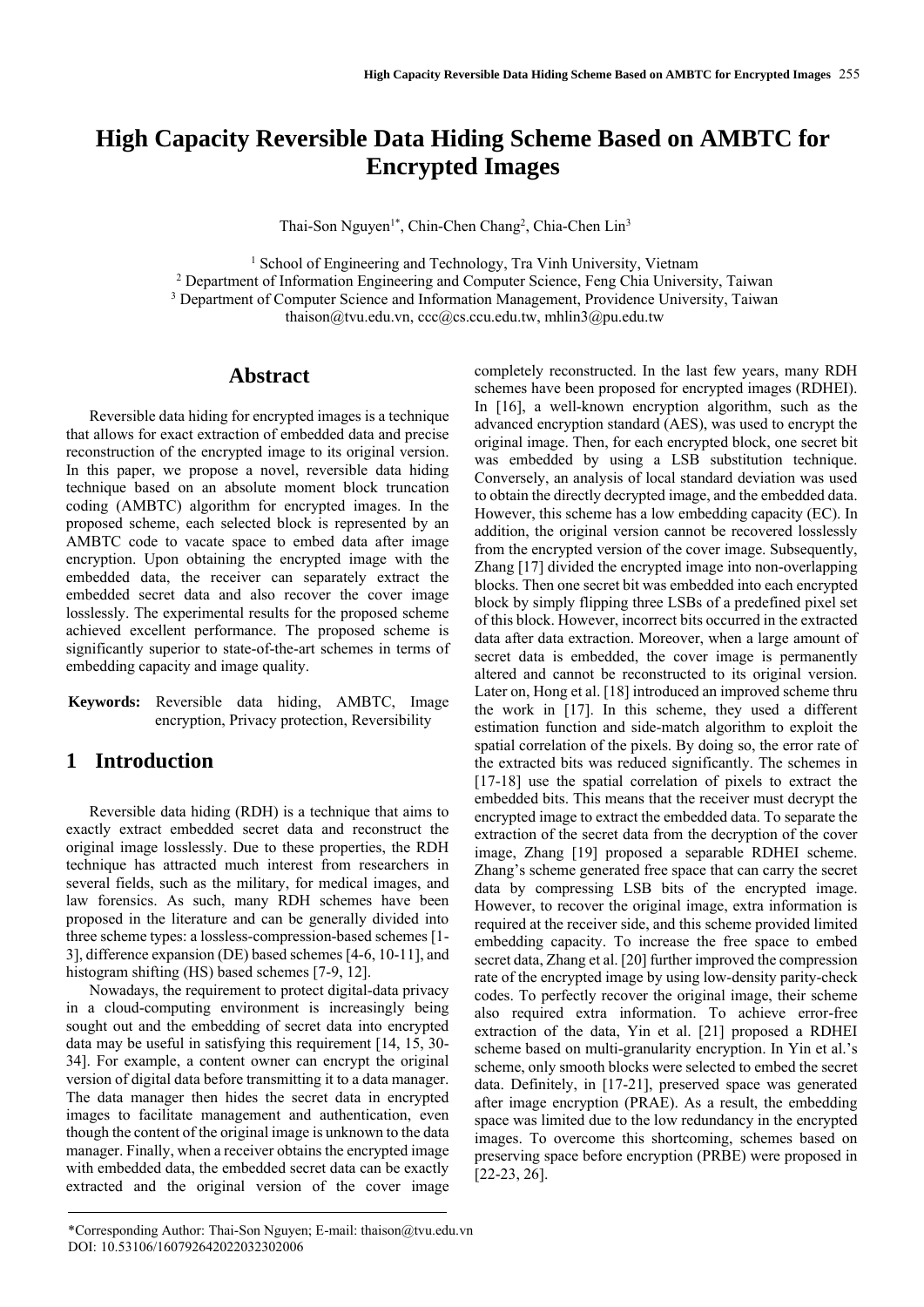To enhance the embedding capacity (EC) of the RDHEI schemes, Ma et al. [23] first designed an RDH scheme for encrypted images based on PRBE. Their scheme vacated the space by embedding LSB bits of a smooth region into a complex region by using a RDH scheme [13] before the image was encrypted. However, their scheme resulted in low image quality for the decrypted image since the PSNR is smaller than 45 dB for an embedding rate (ER) of 0.4 bpp. To further improve the performance of the previous work [23], Cao et al. [26] proposed a new RDH scheme for encrypted images that is based on patch-level sparse representation. In their scheme, a complete dictionary is trained by using the K-means singular value decomposition (K-SVD) [27-28]. Then, according to the generated dictionary, the sparse coding technique is used to construct a large vacated space for embedding data. Accordingly, Cao et al.'s scheme achieved better performance than Ma et al.'s scheme [23]. However, to maintain reversibility, the residual errors and the dictionary should be embedded into the encrypted images, resulting in the decrease of embedding capacity and image quality of the decrypted images. Therefore, the performance of Cao et al.'s scheme is unsatisfactory. Later on, in [33], Wang et al. proposed a new RDH scheme in encrypted images based on a block-based adaptive MSB encoding technique. In their scheme, the specific image encryption method preserves the relevance of the MSB bit planes in each block for data embedding. Wang et al.'s scheme has provided enhanced security, significantly improves the embedding rate, and obtains higher visual quality for the decrypted images. In 2018, Yin et al. [29] proposed a novel RDH scheme in encrypted AMBTC-compressed images. In their scheme, the quantization levels within an AMBTC compression code were encrypted by a XOR operation in advance to make sure the correlation between two quantization levels in an AMBTC compression code will be the same even after encryption. Finally, when two quantization levels are the same the bitmap replacement and the prediction error based RDH scheme were applied to vacate the room to embed the secret messages. The average embedding capacity provided by Yin et al.'s scheme is around 6081 bits.

Inspired by the advantages of state-of-the-art PRBE schemes, we propose a new RDHEI scheme based on PRBE concept. We observed that the redundancy of the pixels in the original version of the image was high. Therefore, if the pixels can be considerably compressed prior to image encryption and a large amount of space can be preserved to embed data in the encrypted images. According to this characteristic, the absolute moment block truncation coding (AMBTC) algorithm [24] was applied in the proposed scheme to preserve space prior to encrypt the image. For the content owner, each selected block is represented by AMBTC code and the corresponding compressed errors. By doing so, fewer bits are used to represent the block. As a result, large preserved space is obtained, meaning that more secret bits can be embedded. Upon obtaining the encrypted image with embedded data, the receiver can separately and exactly extract the embedded secret data, and recover the cover image losslessly. Experimental results demonstrated that the proposed scheme achieves excellent performance in three various aspects:

Reversibility is achieved, meaning that in the proposed scheme, the cover image is reconstructed without any errors.

Instead of only considering the high correlation of the pixels in each block to preserve space, we represent a block by using the AMBTC code, which improves upon the preserved space that can embed more data.

The image quality of the directly decrypted image was significantly better than that of state-of-the-art schemes [18-23]. For instance, the PSNR of the proposed scheme was greater than 55 dB for an ER of 0.5 bpp, while the PSNR of our major competitor [23] is smaller than 40 dB.

The rest of the paper is organized as follows. Section 2 reviews the AMBTC algorithm. Section 3 describes the details of the proposed scheme, and our experimental results are presented and analyzed in Section 4. Finally, our conclusions are given in Section 5.

### **2 Related Work**

### **2.1 Absolute Moment Block Truncation Coding**

Absolute moment block truncation coding (AMBTC) [24] is a technique that is a variation of traditional block truncation coding (BTC). However, the AMBTC algorithm is computationally simpler than the BTC algorithm, while giving the same performance. In AMBTC, an absolute deviation is reserved with a mean value instead of by using standard deviation as in traditional BTC. Specifically, an image is first divided into non-overlapping blocks with a size of *nn*. Note that in AMBTC *n* is set to 4. Then, for each block *i*, the mean value  $\overline{\eta}_i$  and the absolute deviation  $\alpha_i$  are calculated as follows.

$$
\overline{\eta}_i = \frac{\sum_{j=1}^{n \times n} x_{i,j}}{n \times n},\tag{1}
$$

$$
\alpha_i = \frac{\sum_{j=1}^{n \times n} |x_{i,j} - \overline{\eta}_i|}{n \times n},\tag{2}
$$

where  $x_{i,j}$  denotes the  $j^{\text{th}}$  pixel in the block *i*.

According to the mean value  $\overline{\eta}_i$ , a bitmap  $BM_i$  that consists of two different groups is determined as: If the value of pixels is smaller than  $\overline{\eta}_i$ , these pixels belong to group-0, and are denoted as 0 in the bitmap *BMi*. Otherwise, these pixels are members of group-1, and are denoted as 1 in the bitmap  $BM<sub>i</sub>$ . After encoding by AMBTC, the block *i* is represented by 31 bits of the AMBTC code  $C_i = (\overline{\eta}_i, \alpha_i, BM_i)$ , including the mean value  $\overline{\eta}_i$  (8 bits), the absolute deviation  $\alpha_i$  (7 bits), and the bitmap *BM<sup>i</sup>* (16 bits).

In the decoding procedure, the low mean value *L<sup>i</sup>* for group-0 and the high mean value  $H_i$  for group-1 can be computed by using Equations (3) and (4), respectively.

$$
L_i = \overline{\eta}_i - \frac{n \times n \times \alpha_i}{2(n \times n - z)},
$$
 (3)

$$
H_i = \overline{\eta}_i + \frac{n \times n \times \alpha_i}{2z}, \tag{4}
$$

Where *z* is the number of pixels having the value larger than or equal to  $\overline{\eta}_i$ . After two mean values,  $L_i$  and  $H_i$ , are obtained, the image block is reconstructed by replacing each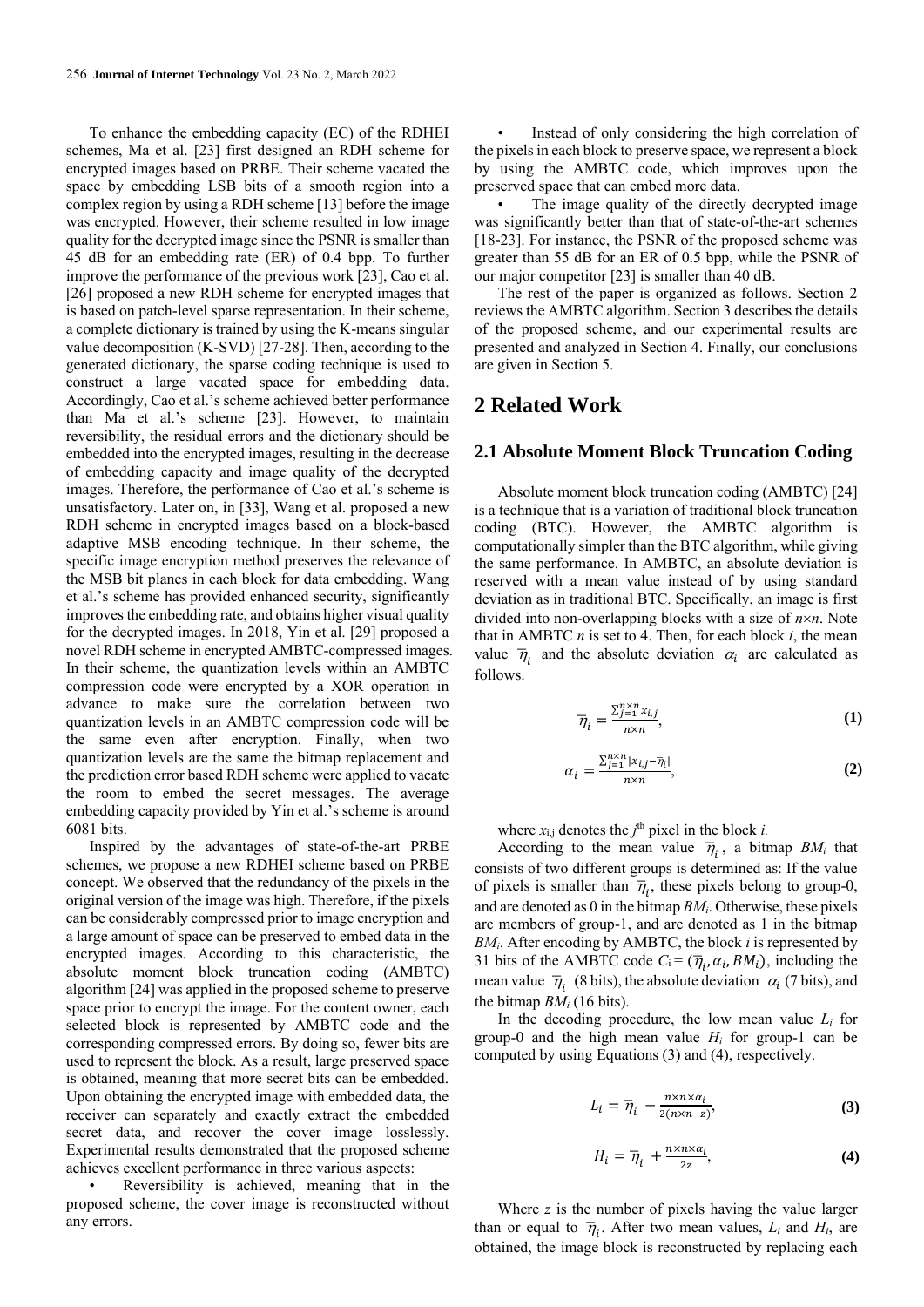value 0 in  $BM_i$  by  $L_i$  and each value 1 in  $BM_i$  by  $H_i$ , respectively. Figure 1 shows an example of the AMBTC algorithm.

| 131                                      | 133 | 131                | 130 |  | 1        | 1               | 1 | 1        |  | 134                     | 134 | 134 | 134 |  |
|------------------------------------------|-----|--------------------|-----|--|----------|-----------------|---|----------|--|-------------------------|-----|-----|-----|--|
| 132                                      | 133 | 101                | 126 |  | 1        | 1               | 0 | 1        |  | 134                     | 134 | 105 | 134 |  |
| 133                                      | 133 | 100                | 107 |  |          | 1               | 0 | $\bf{0}$ |  | 134                     | 134 | 105 | 105 |  |
| 134                                      | 153 | 102                | 116 |  | $\bf{0}$ | 1               | 0 | $\bf{0}$ |  | 134                     | 134 | 105 | 105 |  |
|                                          |     | (a) Original block |     |  |          | (b) Bitmap $BM$ |   |          |  | (c) Reconstructed block |     |     |     |  |
| Figure 1. Example of the AMBTC algorithm |     |                    |     |  |          |                 |   |          |  |                         |     |     |     |  |

Assume that the original image block *i* is shown in Figure 1(a). The mean value of this block is calculated as  $\bar{\eta}_i = 125$ , and the absolute deviation is determined as  $\alpha_i = 12$ . Then, each pixel is compared to the mean value  $\overline{\eta}_i$  to generate the bitmap *BM* as shown in Figure 1(b). Finally, the block is represented by the AMBTC code as (125, 12, 1111110111001100), which is sent to a receiver. After obtaining the AMBTC code, the receiver can reconstruct the image block, shown in Figure 1(c), by the decoding process.

# **2.2 RDH Scheme in Encrypted Images by Patch-Level Spare Representation**

To further improve the performance of Ma et al.'s scheme [23], Cao et al. [26] proposed a new RDH for encrypted images based on patch-level sparse representation. Figure 2 shows the main processes of their scheme. In this scheme, to embed the secret data into the encrypted image, the dictionary is first constructed by using K-SVD technique for reserving room to hide data. Note that, the K-SVD training is an offline procedure, and the corresponding dictionary produced by training is then considered fixed for the whole reversible data hiding procedure. A given cover image is divided into patches, also called as blocks, and they are encoded by using sparse coding according to the dictionary. By using the dictionary, one patch can be represented as a sparse combination of several atoms in the dictionary. Thanks to the representation power of sparse coding, only a small number of coefficients require space for recording. Thus, a higher capacity room is available. Then, the smoother patches with the lower residual errors are selected for embedding data. To generate embedding space, the selected patches are indicated by sparse coefficients and residual errors. For reversibility reason, the residual errors and the dictionary are reversibly embedded into the non-selected patches by using RDH algorithm [13]. Obviously, by using the sparse coding, only a small number of coefficients is needed to record. As a result, the better embedding space is obtained in Cao et al.'s scheme. However, their scheme offered limited image quality because of using the non-selected patches for embedding the residual errors.



**Figure 2.** The main processes of Cao et al.'s scheme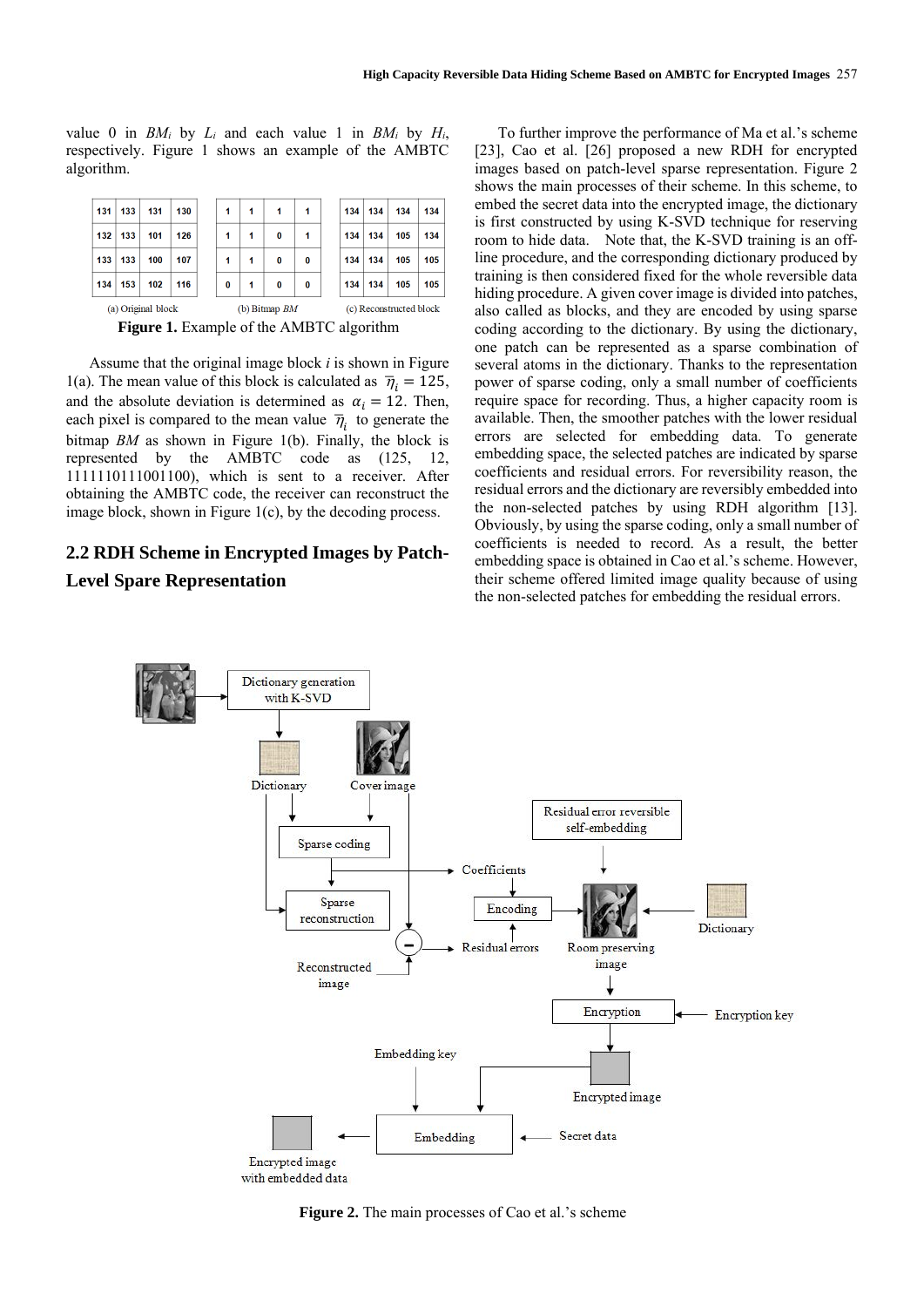We remark that, when the scheme based on PRBE mechanism can achieve the better performance by fully exploiting the spatial redundancy in the natural images for preserving the embedding space, it is more desirable to use fewer bits for representing the selected patches and to preserve the non-selected patches unchanged to design the RDH scheme based on PRBE for encrypted images.

### **3 Proposed Scheme**

In this section, we propose a novel RDHEI scheme based on PRBE. The proposed scheme can be partitioned into three different phases: image encryption, embedding data in the encrypted image, and data extraction and image restoration. Figure 3 shows all of main steps of the proposed scheme.



**Figure 3.** Framework of our proposed scheme

### **3.1 Image Encryption Phase**

In this section, to encrypt cover image *I*, a content owner uses three sub-phases: block selection, self-reversible embedding, and image encryption. Assume that cover image *I* with a size of  $H \times W$  is an 8-bit grayscale image, meaning that *I*(*a*, *b*) ∈[0, 255] and  $1 ≤ a ≤ H$ ,  $1 ≤ b ≤ W$ . The content owner first divides the image *I* into pixel blocks that are then encoded by an AMBTC algorithm. After that, smoother blocks with lower compressed errors are determined and selected to preserve space to embed data. The selected blocks are encoded by AMBTC code and their corresponding compressed errors. Finally, the image with preserved space is encrypted to generate the encrypted image.

### **3.1.1 Block Selection**

To achieve greater preserved space prior to encryption, in this sub-phase, smoother blocks with lower compressed errors is defined as suitable blocks should be determined and encoded by the AMBTC algorithm [24]. This process leads to the large free space that is generated in each block for carrying secret data. Given cover image *I* with a size of  $H \times W$ , we first

divide it into non-overlapping image blocks with a size of  $n \times$ *n*, where *n* is set to 4 as default in the proposed scheme. Let *M* be the number of blocks  $P_i$  of the image *I*, and  $=$   $\frac{H \times W}{H \times W}$  $\frac{n \times w}{n \times n}$ , so *I*  $= \{P_i | i = 1, 2, ... M\}.$ 

Using the AMBTC algorithm, we encode each image block *P*<sub>i</sub> into the AMBTC code where *i* is ranged from 1 to *M*, as  $C_i$  $= encode(P_i)$ , and decode  $C_i$  to generate a recovered image block, as  $Pc_i = decode(C_i)$ , where *encode*(.) and  $decode(.)$  are AMBTC's encoding and decoding functions, respectively. Then, the corresponding compressed errors for *E*<sup>i</sup> are calculated as:

$$
E_i = P_i - P c_i. \tag{5}
$$

The image block  $P_i$  is considered as in a smooth region if Equation (6) holds.

$$
-T \le ||E_i|| < T,\tag{6}
$$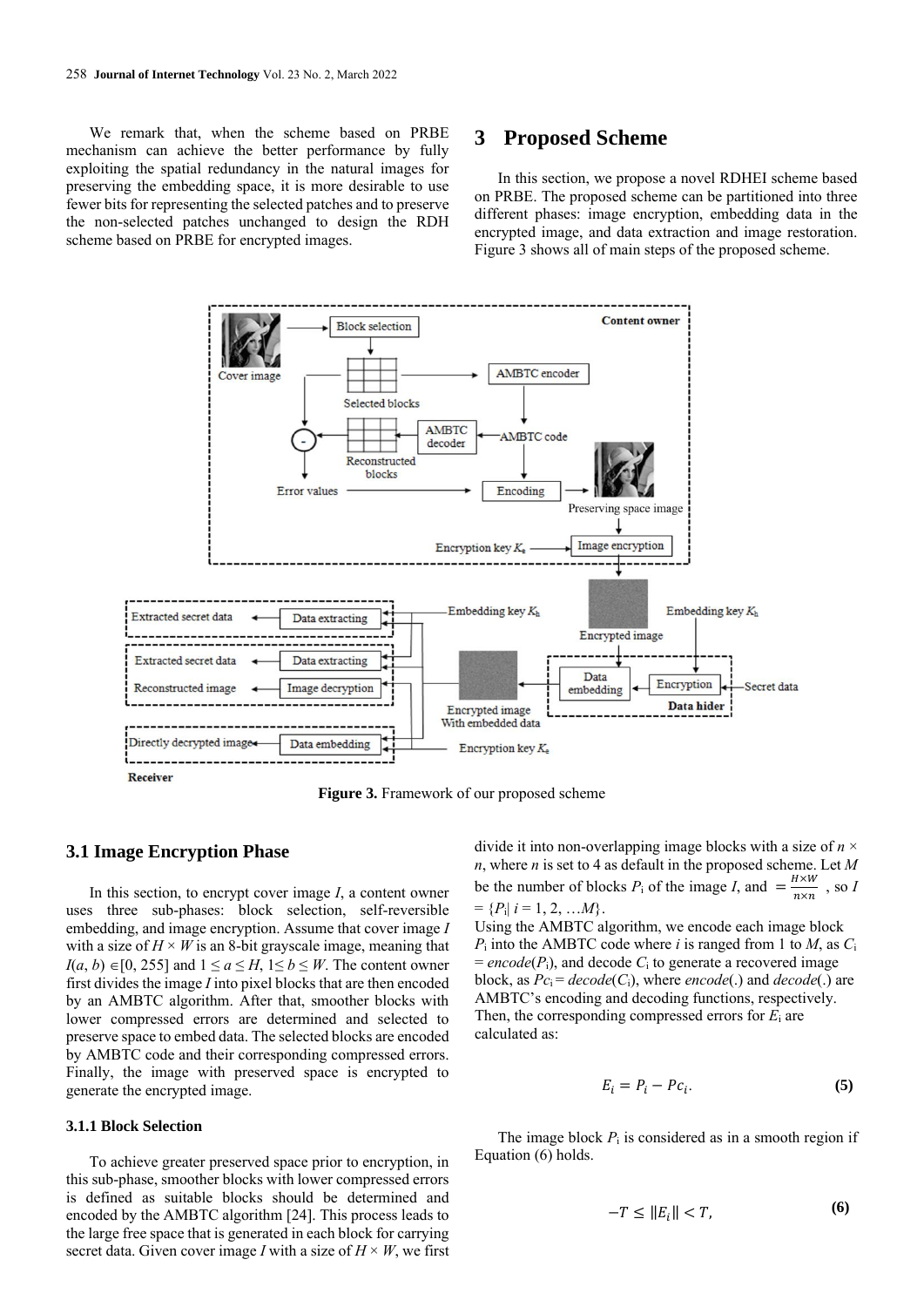where  $||.||$  is the function that checks each value of  $E_i$ , and *T* is a threshold that is used to determine whether the block is a smooth block or a complex block. Distinctively, the block is determined as a smooth block by comparing its corresponding compressed errors *E*<sup>i</sup> with threshold *T*. If all of values of *E*<sup>i</sup> are smaller than *T*, the block belongs to the smooth region and is selected to embed data in the proposed scheme.

Along with the corresponding compressed errors *E*i, the AMBTC code  $C_i$  is the representation information of image block  $P_i$  and it is used to reconstruct  $P_i$  as:

$$
P_i = decode(C_i) + E_i, \tag{7}
$$

Where  $i = 1, 2, \ldots, M$ . According to characteristics of the AMBTC algorithm,  $C_i$  is represented by  $n_{Ci} = 31$  bits of a mean value  $\overline{\eta}$ , an absolute central deviation  $\alpha$ , and a bitmap  $BM_i$ , as described in Section 2. For each value of the corresponding compressed errors  $E_i$ , we convert it into number  $\lceil log_2(2 \times$  $[T]$ ] of bits. Therefore, the encoded bits of  $E_i$  are labeled as error bits and denoted as  $n_{\text{Ei}} = n^2 \times \left[ \log_2(2 \times T) \right]$ .

#### **3.1.2 Self-reversible Embedding**

Assume that several selected blocks  $P_l$  in the smooth region  $R_s$ , such as  $R_s = \{P_l | l = 1, 2, ..., L\}$ , are determined in the block selection sub-phase. Here, *L* is the number of selected smooth blocks that are determined by the size of the secret data *S* to be embedded. To preserve the vacated space to embed data, each image selected block  $P_l$  is indicated by the AMBTC code  $C_l$  and the corresponding error  $E_l$ . In addition, a position parameter that is used to point to the next selected block for data hider is also embedded into the block. This position parameter is represented by *n*<sup>p</sup> bits, which is calculated as  $n_p = \left[ \log_2 \frac{H}{n} \right]$  $\left\lfloor \frac{H}{n} \right\rfloor + \left\lfloor \log_2 \frac{W}{n} \right\rfloor$  $\frac{m}{n}$ . Therefore, for each selected block, the vacated room is preserved with  $n_v =$  $8 \times n^2 - n_{ci} - n_{E_i} - n_p$  bits to embed the secret data. It can be seen that, in the proposed scheme, for a cover image with a size of 512  $\times$ 512, *n* = 4, and *T* = 2, the embedding space of each selected block that is generated by the proposed scheme is 51 bits. This result outperforms the 48 bits obtained by the previous PRBE scheme [23]. In the proposed scheme, the number of selected smooth blocks, *L* is calculated by Equation (8).

$$
L = \frac{|S|}{n_v} = \left[\frac{|S|}{8 \times n^2 - n_{ci} - n_{Ei} - n_p}\right]
$$
  
and 
$$
L = \left[\frac{|S|}{8 \times n^2 - 31 - n^2 \times \left[\log_2(2 \times T)\right] - \left[\log_2 \frac{H}{n}\right] + \left[\log_2 \frac{W}{n}\right]}\right]
$$
 (8)

Eventually, for reversibility, the selected smooth blocks *P<sup>l</sup>* are represented by the AMBTC code *Cl*, followed by the corresponding compressed errors *El*. And we fill the preserved space with random bits. Therefore, the cover image *I* has been converted into an image with preserved space, *I*r.

#### **3.1.3 Image Encryption**

When obtaining the image with preserved space, *I*r, with the encryption key  $K_e$ , the content owner uses a stream cipher, i.e., RC4 or DES [25], to encrypt *I*<sup>r</sup> and obtain the encrypted image *E*. Let  $I_r(a, b)^k$  be the eight bits of the pixel  $I_r(a, b)$ , where  $I_r(a, b)$  can be represented by:

$$
I_r(a,b)^k = [I_r(a,b)/2^k] \text{ mod } 2,
$$
  

$$
k = 1, 2, ...7
$$
 (9)

where  $\lfloor . \rfloor$  is a floor function. Then each encrypted bit  $E_r(a, b)^k$  can be expressed by:

$$
E_r(a,b)^k = I_r(a,b)^k \oplus r(a,b)^k,
$$
  
\n
$$
k = 1, 2, ...7
$$
 (10)

where  $r(a, b)^k$  is pseudo random bit that is generated by the stream cipher with the encryption key *K*e.

After encryption of the pixels, we set  $n<sub>p</sub>$  bits of position parameter in the selected smooth blocks to show the data hider where the next selected block is located. Figure 4 shows the structure for setting the  $n_p$ . Therefore, the data hider has the ability to access to the preserved space by following the structure.



| <b>Notations</b> | <b>Descriptions</b>                                        |
|------------------|------------------------------------------------------------|
| $n_{\rm Gi}$     | $n_{\text{C}}$ ; bits of AMBTC code $C_i$                  |
| $n_{E_i}$        | The encoded bits of corresponding errors $E_i$             |
| $n_{\rm p}$      | $nn$ bits of position parameter of the next selected block |
| n.               | The size of the preserved room                             |

**Figure 4.** Structure for setting parameters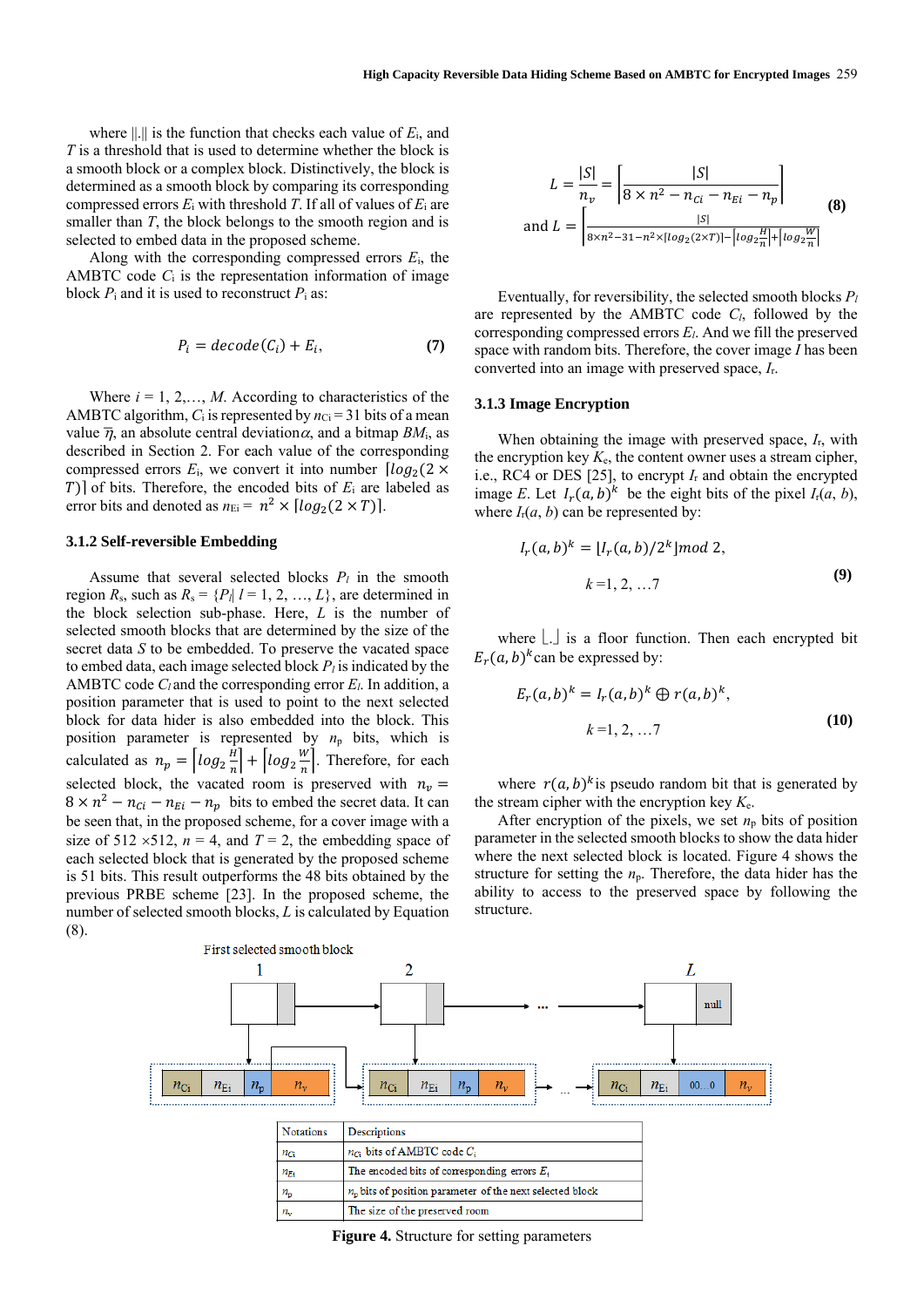It is noted that the end indicator is set in the  $L<sup>th</sup>$  selected block with  $n_p$  bits of "0". In addition, the position parameter of the first selected block and the size  $n_v$  of the preserved space for embedding data, both are embedded into the encrypted image by the RDH scheme proposed in [13]. Eventually, encrypted image *E* is obtained.

We remark that, without the encryption key *K*e, it is very difficult for the data hider to access the original content of the cover image. Therefore, the security and the privacy of the cover image are preserved.

### **3.2 Embedding Data in An Encrypted Image**

After obtaining the encrypted image *E*, the data hider can embed the secret data into encrypted image *E* to either manage or verify it, even though they are not able to access the original content of the cover image. The content owner has been hidden the position parameter of the first selected block and the size  $n_v$  of the preserved space into  $E$ ; therefore, the data hider can extract this information from encrypted image *E* to determine where and how many free bits are available to embed the secret data. To embed the secret data, the data hider searches each selected smooth block in encrypted image *E*, and performs the process of bit substitution to modify the corresponding bits of the reserved space by the secret bits. In this phase, to completely extract the embedded secret data, secret data *S* and its size  $S_z$  are embedded into encrypted image  $E$ , where  $S_z$  is the fixed value associated with the specific requirement and it is embedded before embedding secret data *S*.

After embedding secret data *S*, the position parameter of the first selected smooth block and size  $n_v$  of the embedding space are also concealed into the encrypted image with embedded data, *E*', by using the RDH technique [13] in the proposed scheme. For security reason, the secret data *S* is encrypted by the stream cipher with data hiding key *K*h. Therefore, anyone who does not possess this key cannot reveal the embedded secret data *S*.

# **3.3 Extraction of the Secret Data and Reconstruction of the Cover Image**

Upon receiving the encrypted image with embedded data, *E*, and according to which keys, encryption and/or data hiding keys, i.e., *K*<sup>e</sup> and *K*h, the receiver possesses, the secret data can be extracted and the cover image reconstructed. Three different cases are considered as follows.

#### **3.3.1 Case 1: Extracting Data with Only the Data Hiding Key**

Assume that the receiver only has the data hiding key *K*<sup>h</sup> to authenticate and update the information for the cover image. To protect the security and privacy of the image content, the receiver may only have the ability to access the embedded data in the encrypted domain with the data embedding key. First, the receiver can extract the position parameter of the first selected smooth block and the size  $n_v$  of embedding space from  $E'$ . Then, image  $E'$  is partitioned into non-overlapped *n*  $\times n$  blocks. After that, the embedded secret data are extracted

by reading the last  $n_v$  bits from the selected smooth blocks in  $E'$ . Notably, the first  $S_z$  bits that are extracted represent the size of the embedded secret data *S*. Finally, the original version of the secret data *S* is reconstructed with data hiding key  $K_h$ . It is obvious that the whole process is implemented completely in the encrypted domain, which prevents leakage of the original content of the cover image.

### **3.3.2 Case 2: Decrypting the Image with Only the Encryption Key**

Assume that receiver only has the encryption key  $K<sub>e</sub>$  in this case. To decrypt the encrypted image with embedded data *E*, the receiver also extracts the position parameter of the first selected smooth block by using the RDH scheme [13], then, all of the selected smooth blocks are determined completely. Afterwards, image *E'* is partitioned into non-overlapped blocks that are decrypted according to two different cases.

i*) For unselected blocks, the decrypted version can be directly obtained by:*

$$
I_r(a,b)^k = E_r(a,b)^k \oplus r(a,b)^k,
$$
  
\n $k = 1, 2, ...7$  (11)

where  $r(a, b)^k$  is a pseudo random bit generated by the stream cipher with the encryption key  $K_e$ , and  $I_r(a, b)^k$  and  $E_r(a, b)^k$  are the decrypted bit and encrypted bit of the pixel , respectively. Note that the unselected blocks are decrypted losslessly.

*ii) For selected blocks, the encoded bits are decrypted by encryption key*  $K_e$ *. Then, the first n<sub>Ci</sub> bits of AMBTC code*  $C_i$ *are read and decoded by AMBTC to generate the decrypted block P<sup>i</sup> as following*.

$$
P_i = decode(C_i), \tag{12}
$$

where *decode*(.) is AMBTC decoding function, and *i* = 1, 2, …, *L*. After unselected and selected blocks both are decrypted completely, the directly decrypted image is obtained. Obviously, the difference between the original image *I* and the directly decrypted image is perceptible because the difference values are equal to the corresponding compressed errors *E*<sup>i</sup> that is limited by the value of threshold *T*. Therefore, the smaller of the value of threshold *T* is, the better the visual quality of the directly decrypted image.

### **3.3.3 Case 3: Extracting the Secret Data and Recovering the Cover Image with Data Hiding and Encryption Keys**

After the receiver obtains the encrypted image with embedded data, if the receiver also possesses both data hiding  $K<sub>h</sub>$  and encryption key  $K<sub>e</sub>$ , the receiver can extract the secret data exactly from  $E'$  and reconstruct the original version of the image precisely if required. Herein, with the encryption key  $K_{\rm e}$ , the receiver can first decrypt image  $E'$  to achieve the directly decrypted image. Moreover, with data hiding key *K*h, the receiver can extract the secret data completely, and obtain the corresponding compressed error *E*i. Then, the original version of the selected block  $P_i$  is reconstructed by Equation (13).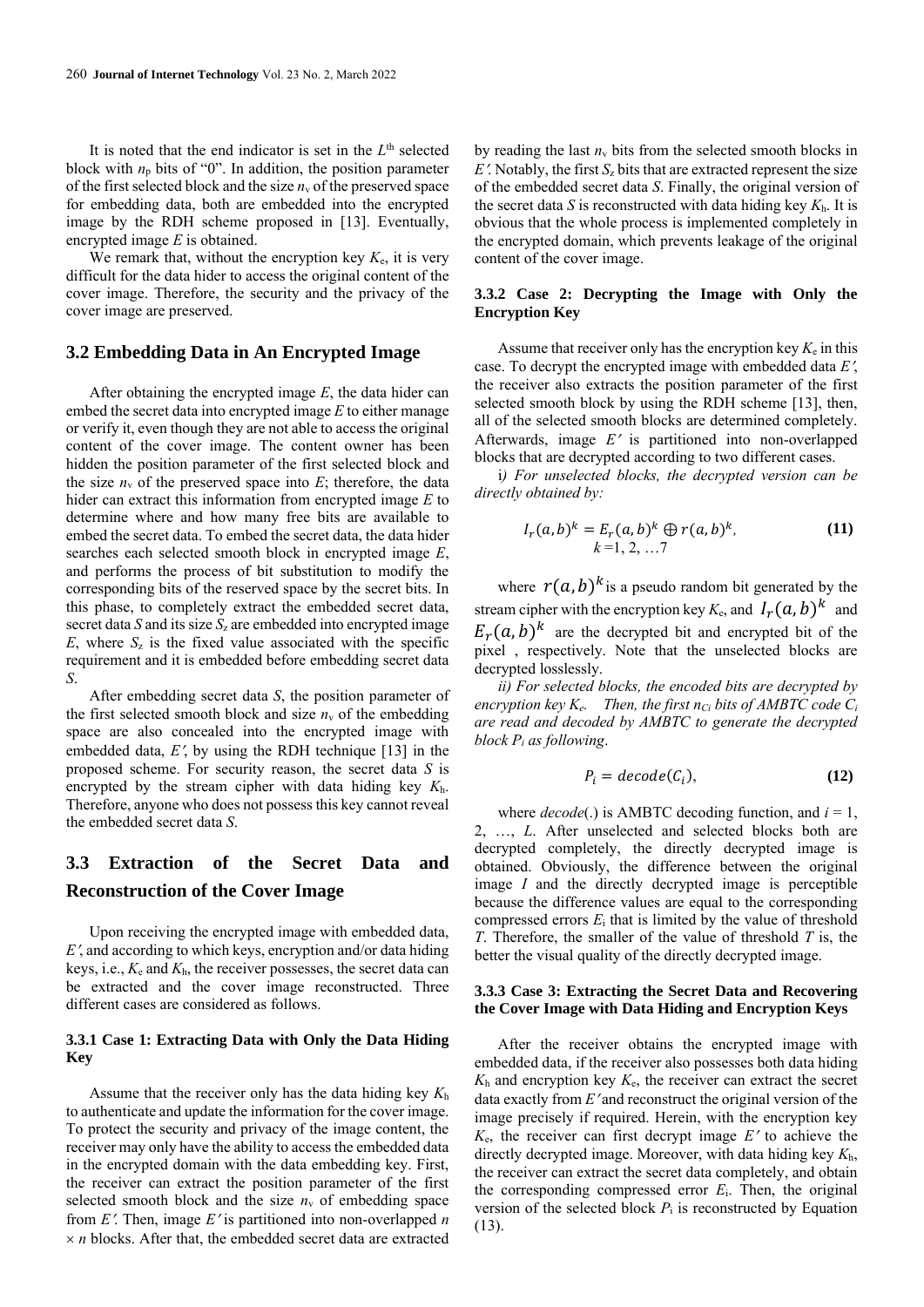$\overline{1}$ 

$$
P_i = decode(C_i) + E_i,
$$
\n(13)

Note that, once the pixels in the smooth region are reconstructed completely by AMBTC code *C*<sup>i</sup> and the corresponding compressed error *E*i, the original version of the cover image is recovered without any error.

# **3.4 An Example of Embedding Data in an Encrypted Image**

To further clarify embedding data in the encrypted image, an example of the embedding process is provided. Assume that the threshold  $T = 2$ . In Figure 5(a), we assume that our original image block *P* has the size of  $4 \times 4$ . According to AMBTC algorithm, the block  $P_i$  is encoded to generate the AMBTC code *C<sup>i</sup>* Figures 5(b). Then, we obtain the decoded block  $P_{\text{Ci}}$  and the error values  $E_i$ , as shown Figure 5(c) and Figure 5(d), respectively. Then each error value of *E*<sup>i</sup> is converted by the number  $\left[ \log_2(2 \times T) \right]$  of binary bits and concatenated into the AMBTC code *C*i. For example, the error value of 1 or -1 is encoded by 01 or 11, where the first bit denotes the sign of the error value. The AMBTC code *C*<sup>i</sup> and error values are encrypted by the RC4 [25] and concatenate the *n*<sup>p</sup> bits of position parameter of the next selected block and the  $n_v$  random bits to generate the encrypted image  $E$ . Once, receiving the encrypted image *E*, the data hider performs the process of bit substitution to replace the  $n_v$  bits of the preserved space by the secret bits.

| 132<br>133<br>131<br>130<br>133<br>133<br>131<br>131<br>(b) AMBTC code $C_i$ : |                            |  |  |  |  |  |  |  |  |  |  |  |  |
|--------------------------------------------------------------------------------|----------------------------|--|--|--|--|--|--|--|--|--|--|--|--|
|                                                                                |                            |  |  |  |  |  |  |  |  |  |  |  |  |
|                                                                                |                            |  |  |  |  |  |  |  |  |  |  |  |  |
| 134<br>134<br>131<br>132                                                       | (132, 1, 0100010011001110) |  |  |  |  |  |  |  |  |  |  |  |  |
| (a) Original block $P_i$                                                       |                            |  |  |  |  |  |  |  |  |  |  |  |  |
| 131<br>133<br>131<br>131<br>0<br>0<br>-1<br>-1                                 |                            |  |  |  |  |  |  |  |  |  |  |  |  |
| 131<br>133<br>131<br>131<br>1<br>0<br>0<br>-1                                  |                            |  |  |  |  |  |  |  |  |  |  |  |  |
| 133<br>133<br>131<br>131<br>0<br>0<br>0<br>0                                   |                            |  |  |  |  |  |  |  |  |  |  |  |  |
| 133<br>133<br>133<br>131<br>0<br>1<br>1<br>1                                   |                            |  |  |  |  |  |  |  |  |  |  |  |  |

(c) Decoded block  $P_{\text{ci}}$ (d) Error values  $E_i$ 

#### **Figure 5.** Example of embedding data into encrypted image

### **4 Experimental Results**

In this section, we report on the effectiveness and feasibility of the proposed scheme and several state-of-the-art schemes on six standard images as shown in Figure 6. The size of each image was  $512 \times 512$  pixels. In this experiment, all the images are encrypted using the stream cipher RC4 [25]. We would like to compare the performance of our proposed scheme with that of state-of-the-art scheme [23] on Kodak images (http://ww.r0k.us/graphics/kodak/). The experiment was implemented on a PC with an Intel(R) Core™ i7-3770 CPU @ 3.4 GHz and 8 GB of RAM and Windows 7 Professional 64-bit operating system. All of the algorithms were performed by MATLAB 2014b.











(d) Man (e) Peppers (f) Crowd **Figure 6.** Six 512  $\times$  512 grayscale test images

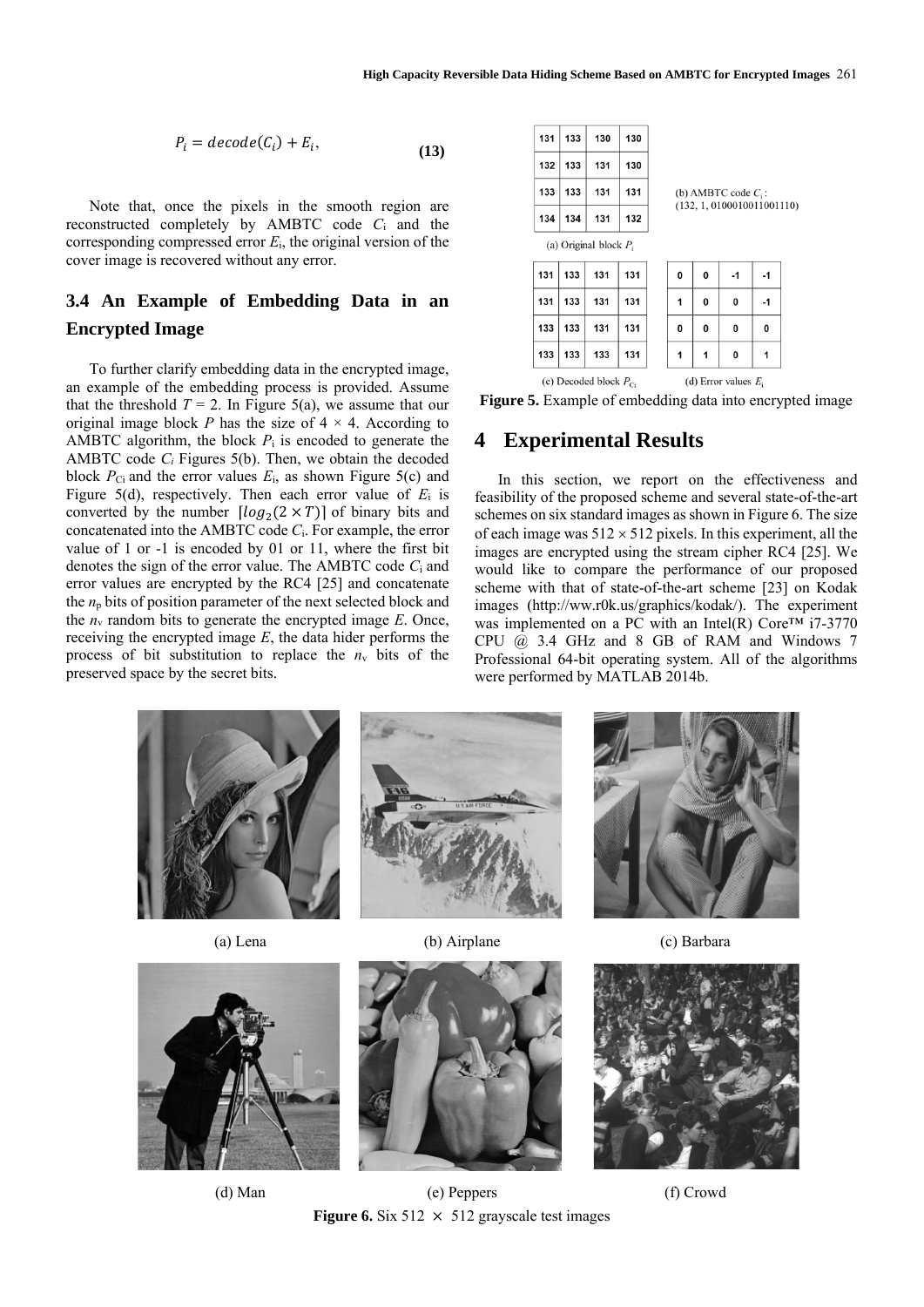

(a) Original image; (b) Encrypted version; (c) Directly decrypted version with PSNR 56.89 dB; (d) Reconstructed version

In the proposed scheme, the peak signal-to-noise ratio (PSNR) was used to evalute the quality of the directly decrypted image. Figure 7 shows the results of the proposed scheme on the 'Lena' image for an embedding rate (ER) of 0.8 bpp. Here, the original and encrypted versions of the image are shown in Figures 7 (a)-(b). In this experiment, we set  $T = 2$ and  $n = 4$ . If the receiver only possesses the data hiding key *K*h, they can extract the embedded secret data losslessly. In addition, when only having the encryption key  $K_{e}$ , the receiver can achieve a directly decrypted image with high image quality (56.89 dB), as shown in Figure 7(c). Once the receiver possesses both encryption and data hiding keys, the original version of the image is reconstructed losslessly, as shown in Figure 7(d). In addition, to demonstrate the image encryption security, we calculate the information entropy of encrypted image. The entropy  $H(V)$  is the most outstanding feature of the randomness that is calculated by Equation (14):

$$
H(V) = -\sum_{i=0}^{N-1} P(v_i) \log_2 P(v_i),
$$
\n(14)

where  $V = \{v_0, v_1, \ldots, v_{N-1}\}\$ is the source data and  $P(v_i)$  is the probability of  $v_i$ . If the information entropy is close to the maximum value, this means that the encrypted image obtains the good properties of randomness. For a grayscale image, the pixel  $v_i$  is an integer in the range of  $[0, 255]$ , therefore, each grayscale pixel should be encoded by 8 binary bits. As a result, the ideal value of information entropy is 8. In the proposed scheme, the average information entropy is appropriately 7.985. In particular, for the Figure 7 (b), the information entropy is 7.984, it means that the proposed scheme maintained the good security of the hidden data.

Table 1 provides a performance comparison of the proposed scheme of the directly decrypted image with different values of ER and *T*. In the proposed scheme, the distortion is determined by the difference between the directly decrypted images and its original version, which is equal to the compressed errors of Ei, since Ei is limited by the threshold T. Hence, when a larger T is used, then larger error values of Ei are obtained. Table 1 shows that a larger T leads to poorer quality in the directly decrypted images. In addition, when the larger value of T is used, the more bits are required to represent the larger error values of Ei, which also leads to shrinkage of embedding space. Therefore, only  $T = 2$  or 3 are used for testing to maintain higher embedding space and good image quality. In this experiment,  $n = 4$  was used, and the PSNR value was used to evaluate the performance of the proposed scheme. Table 1 also shows that when the value of ER increases, the PNSR gradually decreases. Here, we vary the embedding rate (ER) from 0.1 bpp to its maximum with the step size 0.1.

**Table 1.** Performance comparison of the directly decrypted image with different values ER and  $T (n = 4)$ 

| Images   | ER    | 0.1   | 0.2   | 0.3   | 0.4   | 0.5   | 0.6   | 0.7   | Average |
|----------|-------|-------|-------|-------|-------|-------|-------|-------|---------|
|          | $T=2$ | 66.09 | 63.09 | 61.12 | 60.01 | 59.03 | 58.25 | 57.56 | 60.74   |
| Lena     | $T=3$ | 62.65 | 59.48 | 57.20 | 56.03 | 54.98 | 54.11 | 53.50 | 56.85   |
|          | $T=2$ | 63.42 | 60.11 | 57.89 | 56.47 | 55.46 | 54.60 | 53.28 | 57.32   |
| Barbara  | $T=3$ | 60.03 | 58.57 | 55.79 | 54.53 | 53.64 | 52.43 | 51.67 | 55.23   |
| Airplane | $T=2$ | 64.15 | 61.29 | 59.75 | 58.87 | 58.30 | 57.93 | 57.44 | 59.68   |
|          | $T=3$ | 60.62 | 57.81 | 56.05 | 54.97 | 54.24 | 53.63 | 53.30 | 55.80   |

To demonstrate the high performance of the proposed scheme, we compared it with state-of-the-art schemes [18-20, 22-23, 26] in terms of image quality of directly decrypted image and embedding capacity. Six state-of-the-art schemes were used in this experiment because they achieved high performance by using the RDHEI technique. The reason we did not compare our proposed scheme with Yin et al.'s scheme [29] because their average embedding capacity is around 6081 bits.

As mentioned above, scheme [18] may give some errors when the secret data is extracted. Whereas, the proposed scheme and the other five schemes [19-20, 22-23, 26] are free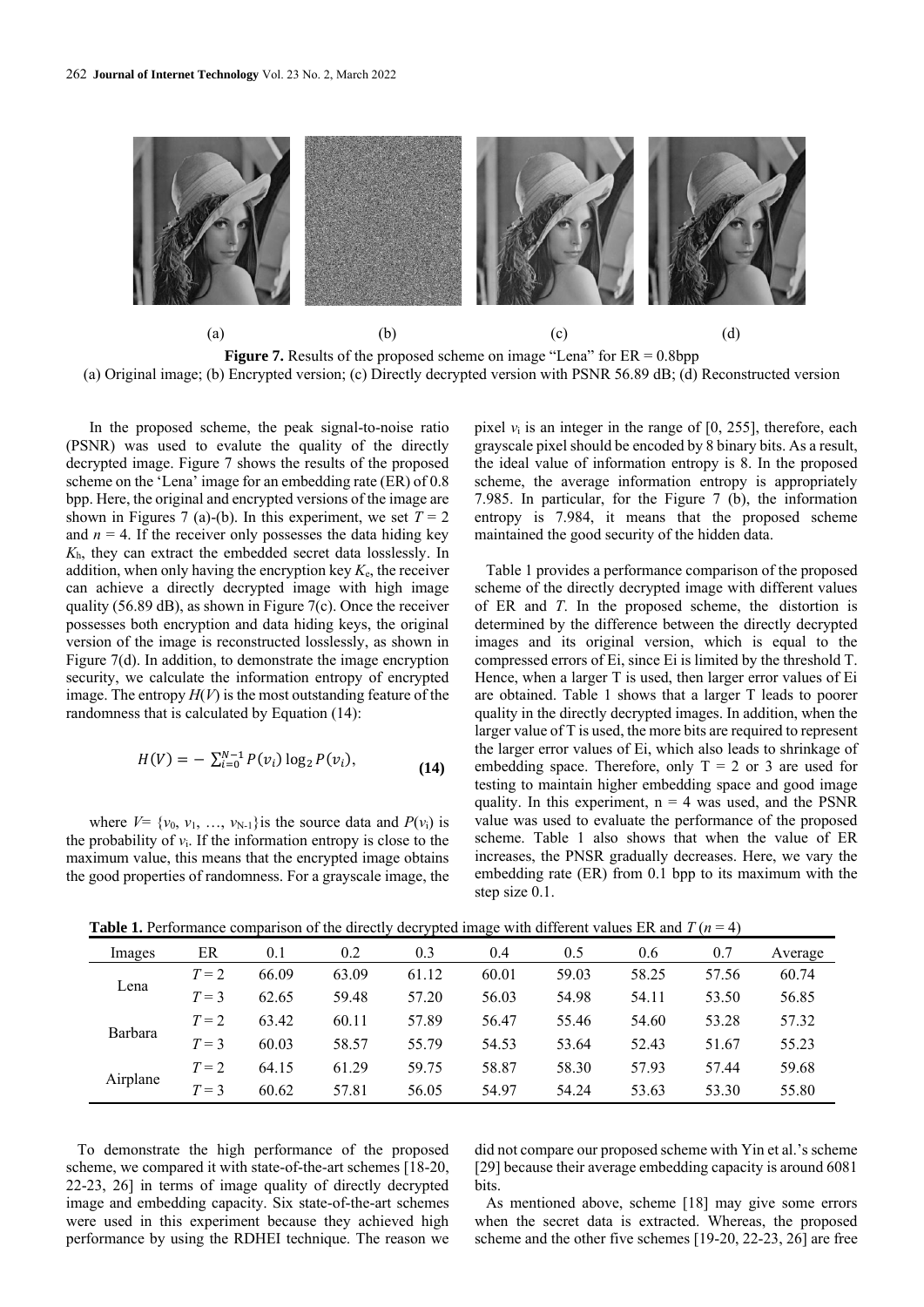of any errors for various types of cover images. Figure 8 shows comparison results of the proposed scheme with six previous schemes [18-20, 22-23, 26] on the six test images. As shown in Figure 8, the image quality of the directly decrypted images is listed for various ER in the curve behaviors. From Figure 8, it is obvious that the top curves of different images are the performance results of the proposed scheme. These results mean that for a given ER, the image quality of the directly decrypted images obtained by the proposed scheme is significantly higher in the ER range than those of six state-ofthe-art schemes [18-20, 22-23, 26]. Specifically, for six test images as shown Figure 6, when the ER was 0.4 bpp, the PSNRs of the proposed scheme were 60.01 dB, 58.82 dB, 56.47 dB, 59.53 dB, 58.12 dB, and 61.33 dB, while the results of the closest competitor [26] were 44.06 dB, 50.13 dB, 45.71 dB, 47.23 dB, 43.77 dB, and 52.24 dB, respectively. Here, two parameters *K* and *L* of the scheme [26] were set to 64 and 2 since this setting provided the best performance in their scheme. The proposed scheme obtained better image quality than the scheme [26]. This is because the scheme [26] is based on sparse coding, meaning that the selected blocks for preserving embedding space is decomposed into the sparse

coefficient *x* and the residual errors *e*. Then, the coefficient *x* is represented by the index *p* and *L* non-zero coefficients that are reversibly embedded into the selected blocks. Therefore, the larger embedding space, 55 bits per the selected block, is obtained in their scheme, compared to only 51 per the selected block in the proposed scheme. However, for image lossless recovery, the scheme [26] also used the non-selected block to reversibly embed the residual errors by using RDH scheme [13]. By doing so, the directly decrypted image is distorted significantly. In contrast, even the compressed errors were also generated in the proposed scheme, and they were embedded into the selected blocks, instead of embedding into the non-selected blocks as was done in [26]. This process leads to the decrease of embedding space in the selected blocks of the proposed scheme. However, the non-selected blocks are remained unchanged during our embedding process, resulting in the image quality of these non-selected blocks are preserved. Accordingly, the high image quality of the directly decrypted images is achieved by our proposed scheme. The high performance of the proposed scheme implied very good potential for real-time applications.





(c) Barbara (d) Man



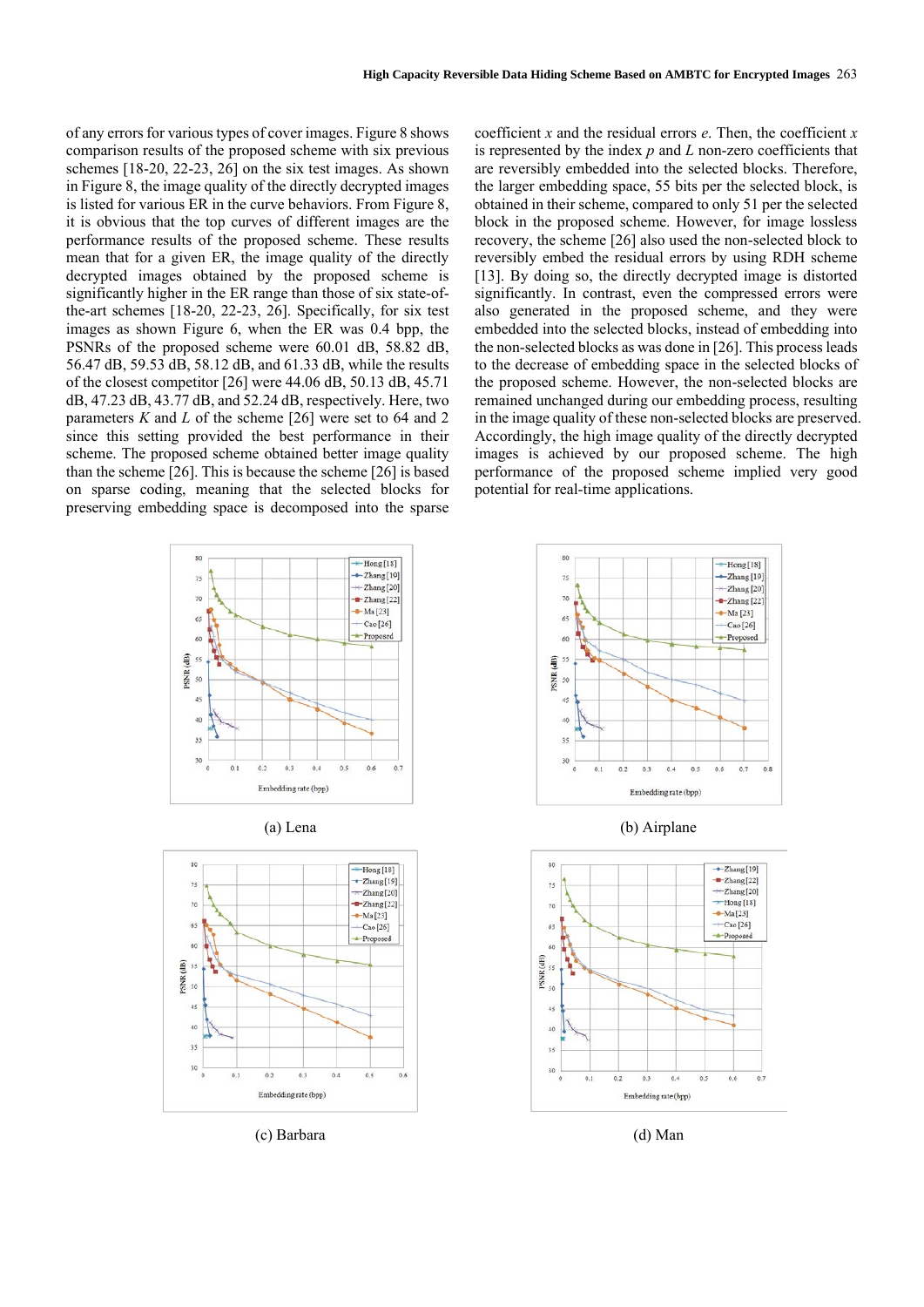

Figure 8. Comparisons of image quality for directly decrypted images with six state-of-the-art schemes [18-20, 22-23, 26]

| <b>Table 2.</b> Comparison of PSNRs of directly decrypted images for Kodak images |  |
|-----------------------------------------------------------------------------------|--|
|-----------------------------------------------------------------------------------|--|

|         |           | kodim01 |                               |       | kodim02 |                                                                                                                                             |       | kodim03 |                               |       | kodim04             |                               |                          | kodim05             |          |
|---------|-----------|---------|-------------------------------|-------|---------|---------------------------------------------------------------------------------------------------------------------------------------------|-------|---------|-------------------------------|-------|---------------------|-------------------------------|--------------------------|---------------------|----------|
| ER      |           |         |                               |       |         |                                                                                                                                             |       |         |                               |       |                     |                               |                          |                     |          |
| (bpp)   | Ma et al. |         |                               |       |         | Cao et al. Proposed Ma et al. Cao et al. Proposed Ma et al. Cao et al. Proposed Ma et al. Cao et al. Proposed Ma et al.                     |       |         |                               |       |                     |                               |                          | Cao et al. Proposed |          |
| 0.05    | 53.29     | 54.31   | 71.13                         | 55.21 | 55.86   | 69.40                                                                                                                                       | 57.38 | 61.14   | 71.45                         | 55.12 | 54.89               | 70.15                         | 53.19                    | 54.82               | 70.16    |
| 0.10    | 50.10     | 51.03   | 68.39                         | 53.22 | 54.71   | 66.50                                                                                                                                       | 55.39 | 59.22   | 69.20                         | 53.27 | 53.20               | 67.46                         | 50.67                    | 49.50               | 67.39    |
| 0.15    | 47.68     | 49.61   | 66.57                         | 51.64 | 53.78   | 64.91                                                                                                                                       | 53.27 | 57.59   | 67.67                         | 51.64 | 51.58               | 65.49                         | 48.23                    | 48.04               | 65.76    |
| 0.20    | 45.44     | 47.92   | 65.44                         | 50.54 | 52.77   | 63.73                                                                                                                                       | 51.98 | 55.76   | 66.52                         | 50.23 | 50.52               | 63.97                         | 45.72                    | 46.65               | 63.82    |
| 0.25    | 43.29     | 46.13   | 64.54                         | 49.19 | 51.75   | 62.83                                                                                                                                       | 50.46 | 54.81   | 65.56                         | 48.61 | 49.50               | 62.85                         | 43.91                    | 44.21               | 61.45    |
| 0.30    | 41.08     | 44.06   | 63.28                         | 47.87 | 50.72   | 62.14                                                                                                                                       | 48.84 | 53.75   | 64.76                         | 46.90 | 48.57               | 62.06                         | 42.49                    | 42.73               | 59.64    |
| Average | 46.81     | 48.84   | 66.56                         | 51.28 | 53.27   | 64.92                                                                                                                                       | 52.89 | 57.05   | 67.53                         | 50.96 | 51.38               | 65.33                         | 47.37                    | 47.66               | 64.70    |
| ER      |           | kodim06 |                               |       | kodim07 |                                                                                                                                             |       | kodim08 |                               |       | kodim09             |                               |                          | kodim10             |          |
| (bpp)   | Ma et al. |         | Cao et al. Proposed Ma et al. |       |         | Cao et al. Proposed Ma et al.                                                                                                               |       |         | Cao et al. Proposed Ma et al. |       |                     | Cao et al. Proposed Ma et al. |                          | Cao et al.          | Proposed |
|         |           |         |                               |       |         |                                                                                                                                             |       |         |                               |       |                     |                               |                          |                     |          |
| 0.05    | 54.02     | 62.78   | 73.37                         | 56.78 | 61.02   | 71.59                                                                                                                                       | 53.21 | 52.16   | 71.50                         | 56.61 | 57.03               | 68.92                         | 56.43                    | 56.81               | 69.94    |
| 0.10    | 52.28     | 59.60   | 70.02                         | 54.86 | 57.25   | 68.54                                                                                                                                       | 49.64 | 48.58   | 67.71                         | 54.38 | 55.98               | 66.14                         | 54.01                    | 54.59               | 66.82    |
| 0.15    | 50.97     | 54.83   | 68.40                         | 53.36 | 55.64   | 66.78                                                                                                                                       | 46.98 | 45.34   | 64.26                         | 53.28 | 54.22               | 64.44                         | 52.29                    | 53.16               | 64.92    |
| 0.20    | 49.58     | 51.32   | 67.27                         | 51.89 | 53.80   | 65.56                                                                                                                                       | 43.27 | 43.22   | 61.81                         | 50.97 | 52.85               | 63.11                         | 50.67                    | 51.93               | 63.60    |
| 0.25    | 46.88     | 50.97   | 66.19                         | 50.23 | 52.34   | 64.61                                                                                                                                       | 41.38 | 40.84   | 59.02                         | 49.32 | 51.84               | 62.11                         | 49.09                    | 50.98               | 62.62    |
| 0.30    | 44.39     | 50.81   | 65.44                         | 48.71 | 52.06   | 63.87                                                                                                                                       | 39.71 | 38.76   | 56.27                         | 47.86 | 50.49               | 61.30                         | 47.48                    | 49.92               | 61.84    |
| Average | 49.69     | 55.05   | 68.45                         | 52.64 | 55.35   | 66.83                                                                                                                                       | 45.70 | 44.82   | 63.43                         | 52.07 | 53.74               | 64.34                         | 51.66                    | 52.90               | 64.96    |
|         |           | kodim11 |                               |       | kodim12 |                                                                                                                                             |       | kodim13 |                               |       | kodim14             |                               |                          | kodim15             |          |
| ER      |           |         |                               |       |         |                                                                                                                                             |       |         |                               |       |                     |                               |                          |                     |          |
| (bpp)   | Ma et al. |         |                               |       |         | Cao et al. Proposed Ma et al. Cao et al. Proposed Ma et al.                                                                                 |       |         | Cao et al. Proposed Ma et al. |       |                     | Cao et al. Proposed Ma et al. |                          | Cao et al. Proposed |          |
| 0.05    | 55.06     | 61.48   | 70.96                         | 55.02 | 57.84   | 70.61                                                                                                                                       | 51.09 | 50.88   | 72.04                         | 53.67 | 53.11               | 70.23                         | 55.24                    | 59.05               | 70.81    |
| 0.10    | 53.37     | 59.20   | 69.05                         | 53.46 | 56.18   | 68.19                                                                                                                                       | 47.53 | 47.22   | 69.55                         | 51.04 | 49.71               | 66.97                         | 54.03                    | 57.62               | 68.00    |
| 0.15    | 51.62     | 56.62   | 67.65                         | 52.69 | 54.69   | 66.74                                                                                                                                       | 44.34 | 43.79   | 66.57                         | 48.89 | 48.64               | 65.58                         | 52.49                    | 55.89               | 66.24    |
| 0.20    | 50.10     | 54.55   | 66.63                         | 51.22 | 52.89   | 65.71                                                                                                                                       | 40.85 | 40.30   | 63.43                         | 46.61 | 46.57               | 63.16                         | 50.94                    | 54.72               | 65.13    |
| 0.25    | 47.94     | 53.19   | 65.82                         | 49.64 | 52.11   | 64.61                                                                                                                                       | 38.41 | 38.02   | 61.04                         | 44.84 | 44.93               | 61.46                         | 49.43                    | 53.87               | 64.26    |
| 0.30    | 45.27     | 51.58   | 65.17                         | 47.99 | 51.19   | 63.62                                                                                                                                       | 35.74 | 35.96   | 28.92                         | 43.21 | 43.75               | 59.34                         | 48.07                    | 52.72               | 63.52    |
| Average | 50.56     | 56.10   | 67.55                         | 51.67 | 54.15   | 66.58                                                                                                                                       | 42.99 | 42.70   | 60.26                         | 48.04 | 47.79               | 64.46                         | 51.70                    | 55.65               | 66.33    |
| ER      |           | kodim16 |                               |       | kodim17 |                                                                                                                                             |       | kodim18 |                               |       | kodim19             |                               |                          | kodim20             |          |
| (bpp)   | Ma et al. |         |                               |       |         | Cao et al. Proposed Ma et al. Cao et al. Proposed Ma et al. Cao et al. Proposed Ma et al. Cao et al. Proposed Ma et al. Cao et al. Proposed |       |         |                               |       |                     |                               |                          |                     |          |
|         |           |         |                               |       |         |                                                                                                                                             |       |         |                               |       |                     |                               |                          |                     |          |
| 0.05    | 57.67     | 60.49   | 73.03                         | 55.21 | 56.33   | 69.98                                                                                                                                       | 54.62 | 54.21   | 68.18                         | 56.51 | 55.83               | 68.60                         | $\overline{\phantom{a}}$ | 64.18               | 85.60    |
| 0.10    | 55.52     | 58.13   | 69.47                         | 53.82 | 54.62   | 67.23                                                                                                                                       | 51.01 | 50.01   | 65.14                         | 54.33 | 53.65               | 65.79                         | $\overline{\phantom{a}}$ | 62.77               | 85.54    |
| 0.15    | 53.69     | 56.64   | 67.66                         | 52.41 | 53.14   | 65.42                                                                                                                                       | 48.41 | 48.71   | 62.65                         | 52.64 | 51.76               | 64.03                         | $\overline{a}$           | 61.67               | 85.30    |
| 0.20    | 51.34     | 54.74   | 66.31                         | 50.93 | 51.34   | 64.15                                                                                                                                       | 45.98 | 47.14   | 60.19                         | 50.45 | 49.81               | 62.79                         | ٠                        | 60.36               | 84.82    |
| 0.25    | 49.37     | 53.21   | 65.20                         | 48.36 | 50.49   | 63.15                                                                                                                                       | 44.49 | 45.69   | 57.92                         | 48.39 | 48.92               | 61.89                         | $\frac{1}{2}$            | 60.08               | 84.52    |
| 0.30    | 47.86     | 51.37   | 64.31                         | 47.71 | 49.55   | 62.42                                                                                                                                       | 42.94 | 44.15   | 55.41                         | 46.04 | 48.12               | 61.05                         |                          | 59.71               | 84.33    |
| Average | 52.58     | 55.76   | 67.66                         | 51.41 | 52.58   | 65.39                                                                                                                                       | 47.91 | 48.32   | 61.58                         | 51.39 | 51.35               | 64.03                         | 0.00                     | 61.46               | 85.02    |
| ER      |           | kodim21 |                               |       | kodim22 |                                                                                                                                             |       | kodim23 |                               |       | kodim24             |                               |                          |                     |          |
| (bpp)   | Ma et al. |         | Cao et al. Proposed Ma et al. |       |         | Cao et al. Proposed Ma et al.                                                                                                               |       |         | Cao et al. Proposed Ma et al. |       | Cao et al. Proposed |                               |                          |                     |          |
|         |           |         |                               |       |         |                                                                                                                                             |       |         |                               |       |                     |                               |                          |                     |          |
| 0.05    | 56.84     | 58.74   | 70.21                         | 52.09 | 53.76   | 69.01                                                                                                                                       | 56.81 | 58.89   | 71.10                         | 54.21 | 57.84               | 89.34                         |                          |                     |          |
| 0.10    | 54.61     | 56.39   | 67.38                         | 52.25 | 52.61   | 66.23                                                                                                                                       | 55.13 | 57.68   | 68.12                         | 52.55 | 56.07               | 80.38                         |                          |                     |          |
| 0.15    | 52.82     | 54.58   | 65.57                         | 50.82 | 51.73   | 64.44                                                                                                                                       | 53.34 | 55.78   | 66.47                         | 50.79 | 54.49               | 73.79                         |                          |                     |          |
| 0.20    | 50.64     | 52.87   | 64.21                         | 49.43 | 50.52   | 63.24                                                                                                                                       | 52.01 | 53.91   | 65.20                         | 49.26 | 52.84               | 71.17                         |                          |                     |          |
| 0.25    | 49.09     | 51.62   | 63.22                         | 47.86 | 49.51   | 62.27                                                                                                                                       | 50.36 | 52.96   | 64.25                         | 46.07 | 51.44               | 68.43                         |                          |                     |          |
| 0.30    | 46.92     | 50.30   | 62.37                         | 45.33 | 48.37   | 61.53                                                                                                                                       | 48.72 | 51.99   | 63.42                         | 43.97 | 49.93               | 66.16                         |                          |                     |          |
| Average | 51.82     | 54.08   | 65.49                         | 49.63 | 51.08   | 64.45                                                                                                                                       | 52.73 | 55.20   | 66.43                         | 49.48 | 53.77               | 74.88                         |                          |                     |          |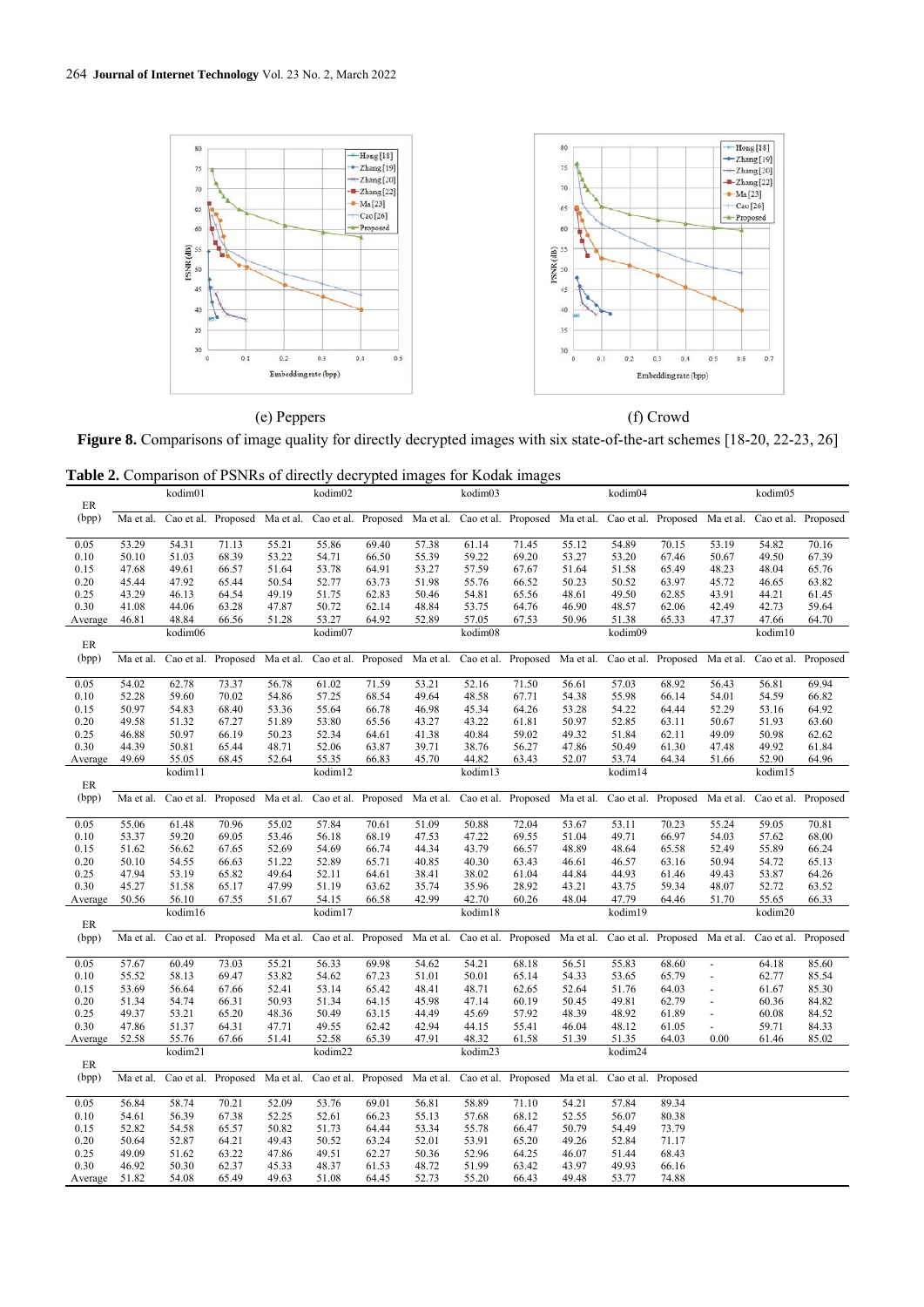Table 2 shows comparison results for the proposed scheme and two previous PRBE schemes [23, 26]. The results of the proposed scheme were considerably better than those of Ma et al.'s scheme [23] and Cao et al.'s scheme [26] in most cases. The gains of average PSNR from the proposed scheme for Kodak images were from 12.27 dB to 25.40 dB and from 10.48 dB to 23.56 dB, respectively. As such, it could be concluded that the proposed scheme was more effective for RDHEI.

### **5 Conclusion**

In this paper, we proposed a new EIRDH scheme based on an AMBTC mechanism. The proposed scheme inherits the advantage of preserving space prior to image encryption. By representing the information of each selected image block into the AMBTC code, the proposed scheme achieves a substantial amount of preserved space to embed data. Subsequently, to embed the secret data, the data hider simply uses bit substitution in a data embedding phase. The experimental results indicated that the proposed scheme achieves excellent performance in reversibility, and a higher PSNR, while maintaining a large EC. Specifically, compared with image quality results from current state-of-the-art schemes, the gains from average PSNRs of the proposed scheme are always larger than 10 dB, which implies that the proposed scheme is very suitable for real-time applications.

### **Acknowledgments**

This study was fully supported by the Tra Vinh University under grant contract number 207/HĐ.HĐKH - ĐHTV.

### **References**

- [1] J. Fridrich, M. Goljan, R. Du, Lossless Data Embedding for All Image Formats, *SPIE proceedings of Photonics West, Electronic Imaging, Security and Watermarking of Multimedia Contents*, Vol. 4675, San Jose, CA, USA, 2002, pp. 572-583.
- [2] M. Celik, G. Sharma, A. Tekalp, E. Saber, Lossless Generalized-LSB Data Embedding, *IEEE Transactions on Image Processing*, Vol. 14, No. 2, pp. 253-266, February, 2005.
- [3] C. C. Chang, T. S. Nguyen, A Reversible Data Hiding Scheme for SMVQ Indices, *Informatica*, Vol. 25, No. 4, pp. 523-540, September, 2014.
- [4] J. Tian, Reversible Data Embedding Using a Difference Expansion, *IEEE Transactions on Circuits and Systems for Video Technology*, Vol. 13, No. 8, pp. 890-896, August, 2003.
- [5] Y. Hu, H. K. Lee, J. Li, DE-based Reversible Data Hiding with Improved Overflow Location Map, *IEEE Transactions on Circuits and Systems for Video Technology*, Vol. 19, No. 2, pp. 250-260, February, 2009.
- [6] D. M. Thodi, J. J. Rodriguez, Expansion Embedding Techniques for Reversible Watermarking, *IEEE Transactions on Image Processing*, Vol. 16, No. 3, pp. 721-730, March, 2007.
- [7] T. S. Nguyen, C. C. Chang, T. H. Shih, Effective Reversible Image Steganography Based on Rhombus

Prediction And Local Complexity, *Multimedia Tools and Applications*, Vol. 77, No. 20, pp. 26449-26467, October, 2018.

- [8] P. H. Vo, T. S. Nguyen, V. T. Huynh, T. N. Do, A Novel Reversible Data Hiding Scheme with Two-Dimensional Histogram Shifting Mechanism, *Multimedia Tools and Applications*, Vol. 77, No. 21, pp. 28777-28797, November, 2018.
- [9] C. C. Chang, T. S. Nguyen, C. C. Lin, Reversible Image Hiding for High Image Quality Based on Histogram Shifting and Local Complexity, *International Journal of Network and Security*, Vol. 16, No. 3, pp. 208-220, May, 2014.
- [10] J. Li, X. Li, B. Yang, Reversible Data Hiding Scheme for Color Image Based on Prediction-Error Expansion And Cross-Channel Correlation, *Signal Processing*, Vol. 93, No. 9, pp. 2748-2758, September, 2013.
- [11] X. Li, J. Li, B. Li, B. Yang, High-fidelity Reversible Data Hiding Scheme Based on Pixel-Value-Ordering and Prediction-Error Expansion, *Signal Processing*, Vol. 93, No. 1, pp. 198-205, January, 2013.
- [12] T. S. Nguyen, P. H. Vo, Reversible Image Authentication Scheme Based On Prediction Error Expansion, *Indonesian Journal of Electrical Engineering and Computer Science*, Vol. 21, No. 1, pp. 253-262, January, 2021.
- [13] L. X. Luo, Z. Y. Chen, M. Chen, X. Zeng, Z. Xiong, Reversible Image Watermarking Using Interpolation Technique, *IEEE Transactions on Information Forensics and Security*, Vol. 5, No. 1, pp. 187-193, March, 2010.
- [14] Y. Wang, K. N. Plataniotis, An Analysis of Random Projection for Changeable and Privacy-Preserving Biometric Verification, *IEEE Transactions on Systems, Man, and Cybernetics, Part B: Cybernetics*, Vol. 40, No. 5, pp. 1280-1293, October, 2010.
- [15] A. Dabrowski, E. Weippl, I. Echizen, Framework Based on Privacy Policy Hiding for Preventing Unauthorized Face Image Processing, *IEEE International Conference on Systems, Man, and Cybernetics (SMC)*, Manchester, UK, 2013, pp. 455-461.
- [16] W. Puech, M. Chaumont, O. Strauss, A Reversible Data Hiding Method for Encrypted Images, *Security, Forensics, Steganography, and Watermarking of Multimedia Contents X. Proceedings of SPIE* 6819, San Jose, CA, USA, 2008.
- [17] X. Zhang, Reversible Data Hiding in Encrypted Image, *IEEE Signal Processing Letters*, Vol. 18, No. 4, pp. 255- 258, April, 2011.
- [18] W. Hong, T. S. Chen, H. Y. Wu, An Improved Reversible Data Hiding in Encrypted Images Using Side Match, *IEEE Signal Processing Letters*, Vol. 19, No. 4, pp. 199- 202, April, 2012.
- [19] X. Zhang, Separable Reversible Data Hiding in Encrypted Image, *IEEE Transactions on Information Forensics and Security*, Vol. 7, No. 2, pp. 826-832, April, 2012.
- [20] X. Zhang, Z. Qian, G. Feng, Y. Ren, Efficient Reversible Data Hiding in Encrypted Images, *Journal of Visual Communication and Image Representation*, Vol. 25, No. 2, pp. 322-328, February, 2014.
- [21] Z. Yin, B. Luo, W. Hong, Separable and Error-Free Reversible Data Hiding in Encrypted Image with High